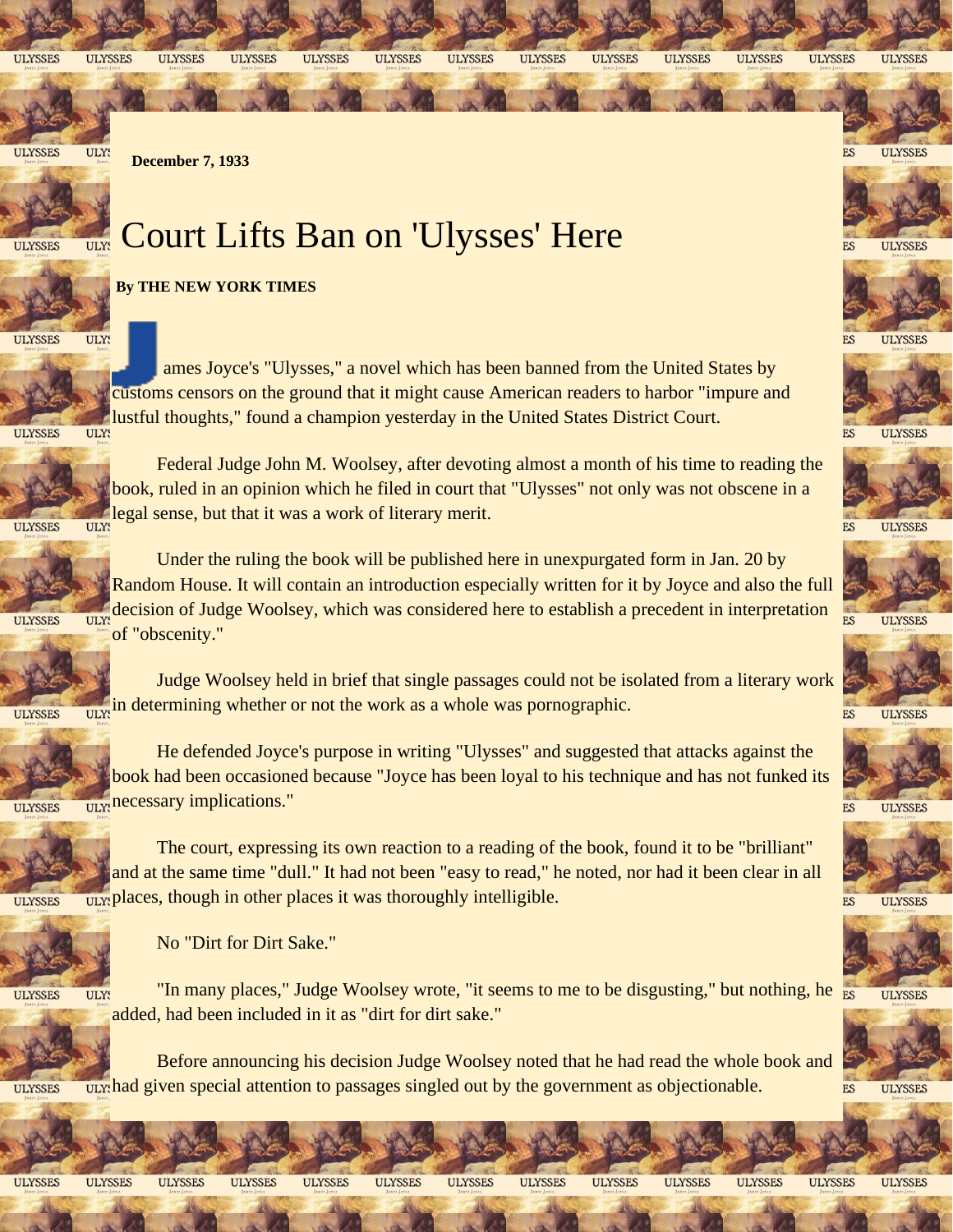## **ULYSSES ULYSSES ULYSSES ULYSSES ULYSSES ULYSSES ULYSSES ULYSSES ULYSSES ULYSSES ULYSSES ULYSSES ULYSSES**

"I am quite aware," he concluded, "that owing to some of its scenes 'Ulysses' is a rather strong draught to ask some sensitive though normal person to take. But my considered opinion, ULY: **ES** after long reflection, is that whilst in many places the effect of Ulysses of the reader undoubtedly is somewhat emetic, nowhere does it tend to be an aphrodisiac.



**ULYSSES** 

**ULYSSES** 

"'Ulysses' may, therefore, be admitted into the United States."

Judge Woolsey directed that a copy of the book which the custom censors had seized as it entered this port from Europe be surrendered to Random House, Inc., the assignee. Samuel C. ULY: Coleman, Assistant United States Attorney, who brought the matter to the court's attention, said that the decision, in his opinion, was a masterpiece and "thoroughly wholesome."

Judge Woolsey began his opinion by saying that he believed "Ulysses" to be "a sincere and serious attempt to devise a new literary method for the observation and description of mankind." **ULYSSES** 

> He explained that in arriving at his conclusions he had also weighed the merits of other books of the same school. He described these books as "satellites of 'Ulysses.'"

**ULYSSES ULY!** 



Holds Purpose Not Obscene.

The principal question he had to solve, the court suggested, was whether or not Joyce's **ulx** purpose in writing the book had been pornographic. **ULYSSES** 



"In spite of its unusual frankness," he wrote, "I do not detect anywhere the leer of the sensualist. I hold, therefore, that it is not pornographic.

**ULY!** 

"In writing 'Ulysses' Joyce sought to make a serious experiment in a new if not wholly novel literary genre.

**ULYSSES** 

"Joyce has attempted- it seems to me with astonishing success- to show how the screen of **OLY!** the consciousness with its ever-shifting kaleidoscopic impressions carries as it were on a plastic palimpsest not only what is in the focus of each man's observation of the actual things about him, but also in a penumbral zone residua of past impressions, some recent and some drawn up by  $U<sub>1</sub>$ <sup>ULYs</sup> association from the domain of the subconscious.

**ULYSSES** 

"The words which are criticized as dirty are old Saxon words known to almost all men, and, I venture, to many women, and are such words as would be naturally and habitually used, I believe, by the types of folk whose life, physical and mental, Joyce is seeking to describe.

"If one does not wish to associate with such folks as Joyce describes, that is one's own choice."

**ULYSSES ULY:** 



JF

ור

**ULYSSES** 

GD

**ULYSSES ULYSSES** 

ar

GP

**ULYSSES ULYSSES** 

n

ar

JM

ar

**ULYSSES ULYSSES** 

 $\mathbf{r}$ 



 $ES$ **ULYSSES** 



**ULYSSES** 

ES **ULYSSES** 

**ULYSSES** 

**ULYSSES** 

**ULYSSES** 

**ULYSSES** 

ES

ES

ES



ES **ULYSSES** 



**ULYSSES** 

ES<sub></sub>